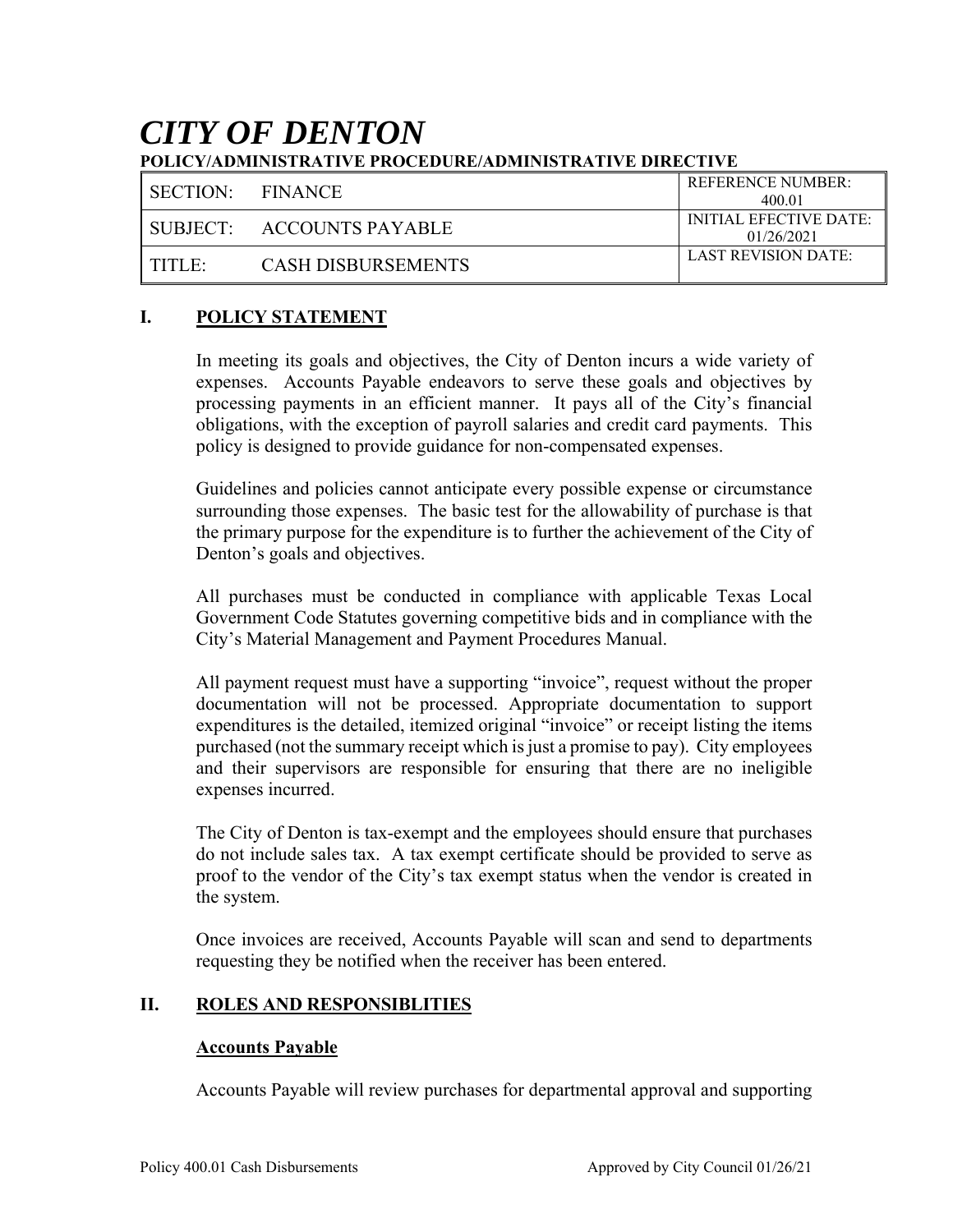| TITLE: | ACCOUNTS PAYABLE |  | <b>REFERENCE NUMBER:</b><br>401.01 |
|--------|------------------|--|------------------------------------|
|--------|------------------|--|------------------------------------|

documentation, perform data entry, preparation of checks, enter ACH payment transactions into the financial software, and maintain administrative record keeping in accordance with approved retention schedules.

Accounts Payable will work with departments and vendors to resolve disputes and produce timely payments. All invoices with outstanding issue(s) will be logged into Smartsheet daily. This log, will promote two-way communication with departments and include, supporting documentation and the reason the invoice is outstanding. Upon entry, the spreadsheet will automatically send departments an email notification. Follow-up emails will be sent weekly until the issue(s) are resolved and the invoice is paid.

Accounts Payable will notify Procurement when payment names or addresses are set up improperly so that the vendor files will be corrected.

Accounts Payable will produce and maintain files on 1099 information returns for a period consistent with IRS guidelines.

### **Purchase Orders**

The City utilizes the three-way match for payments using a Purchase Order. In order for an invoice to be processed for payment it must match the receiver. If the invoice does not match, the A/P Representative will review the Purchase Order and then work with the department and/or Vendor to get the issues resolved to get the invoice paid. Invoices with outstanding issues will be logged into a smart sheet file for tracking and reporting purposes.

#### **Check Requisitions, Refund Request, Expense Reports**

Check requisitions, refund request and expense reports will be submitted to accounts payable via Smartsheet. Each request will need to be submitted separately with supporting documentation.

#### **Department Heads and Supervisors**

Department heads and/or supervisors will designate the employees who are authorized to make purchases.

Department heads and supervisors will review, monitor, and approve purchases made on behalf of the City by their employees.

Department heads may perform the approval of their departmental purchases or may designate an Approver to perform this role.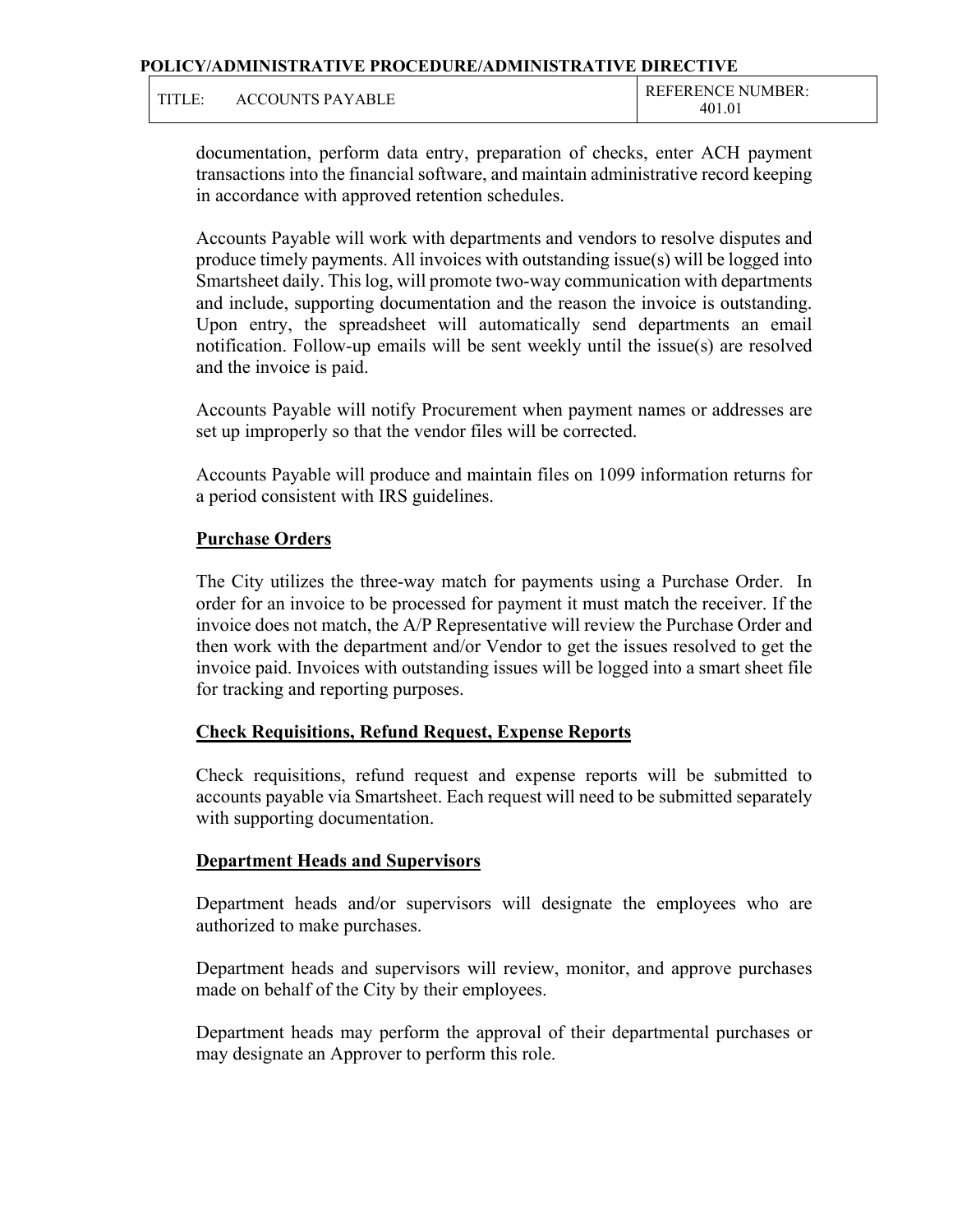| TITI<br>. н. | <b>ACCOUNTS PAYABLE</b> | <b>REFERENCE NUMBER:</b><br>401.01 |  |
|--------------|-------------------------|------------------------------------|--|
|--------------|-------------------------|------------------------------------|--|

Department heads are ultimately responsible for approval of all purchases within their department(s).

Department heads are responsible for monitoring their budgets and not exceeding budgets.

The department head and/or supervisor will be required to comply with the purchasing, contract management, and accounts payable policies and procedures.

#### **Approver**

The department head may perform the role of Approver or can designate an Approver(s) for department-wide administration of purchases. Approvers should be limited to a select group of employees.

Approver will review, approve, and monitor the department personnel's purchasing transactions. This includes reconciliation of departmental purchasing transactions to documentation, proper general ledger account coding, and evidence review and approval of purchase by signature or other electronic means.

For check requisitions, refund request and expense reports the following approvals will be required.

- Supervisor approval  $\leq$ \$5,000
- Director approval  $> $5,000$

## **Employees Making Purchases**

 The employee(s) can make purchases of goods and services necessary to perform work activities. Non-City purchases or personal expenditures, as well as use by any other person, is strictly prohibited.

 Employees will obtain detailed, itemized transaction documentation for all purchases, review and verify the validity of all transactions, reconcile transactions to documentation, indicate proper general ledger account coding for transactions, and submit required records to the Approver. The employees will comply with purchasing, contract management, and accounts payable policies and procedures.

## **Procurement Department**

 The Procurement Department is responsible for the purchase of goods and services prior to ordering or securing such goods and services in accordance with purchasing policies and procedures. This includes anything requiring a purchase order, agreement, or contract.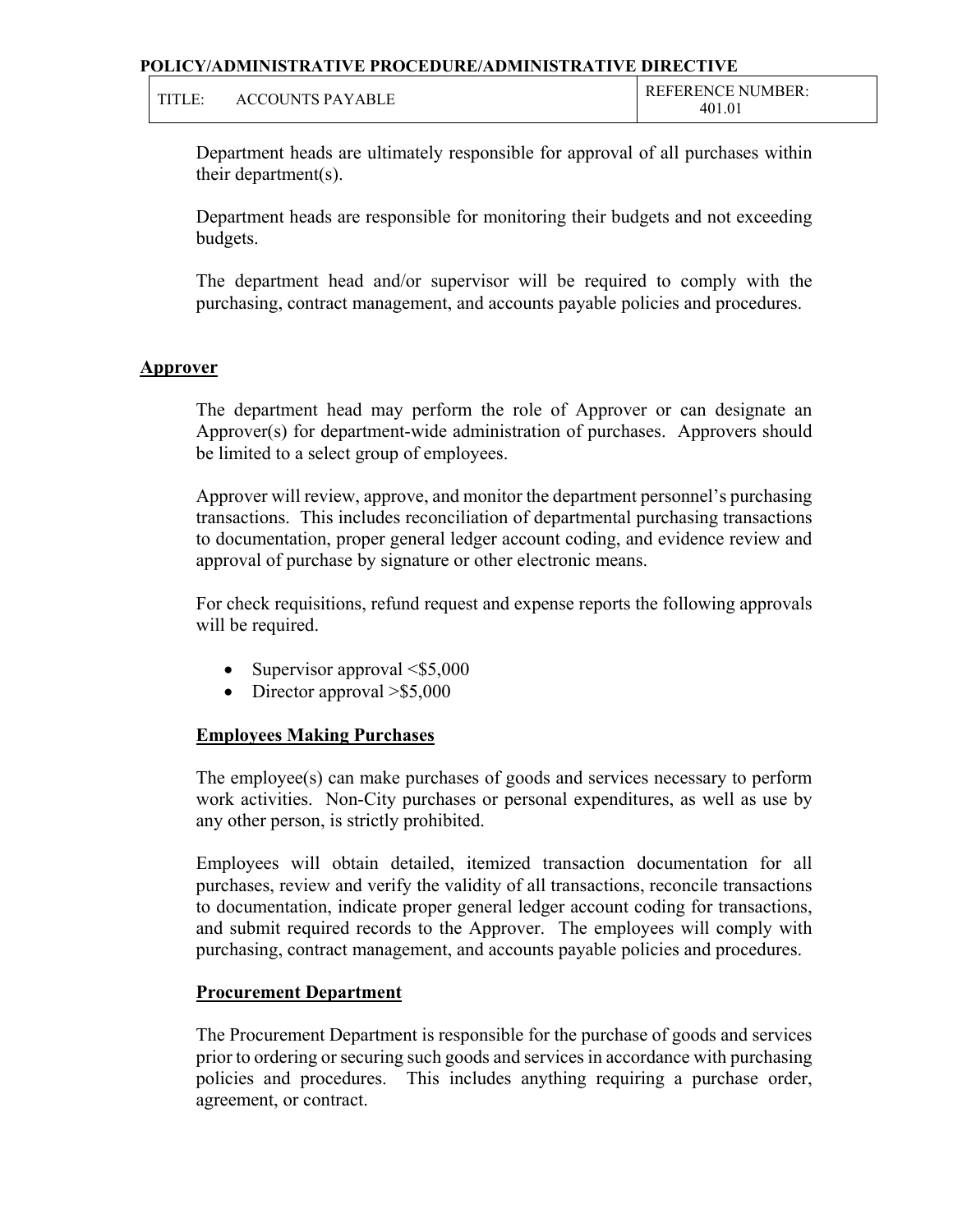| TITI F | ACCOUNTS PAYARLE | <b>REFERENCE NUMBER:</b> |
|--------|------------------|--------------------------|
|        |                  |                          |

 The Budget Department maintains the authorized approvers in the JD Edwards Enterprise One (E-1) financial system for purchase orders based on director approval (workflow).

 Accounts Payable will evidence review by both a signature and printed name on check requests signifying that this is a legitimate use of City of Denton funds, and that there are two signatures (preparer and approver). Accounts Payable will fill in the appropriate vendor number on the check request.

 The Procurement Department will maintain the vendor address book in the E-1 financial system, including assigning vendor numbers.

 The Procurement Department will obtain vendor tax identification on the IRS form W-9, maintain the W-9 files, and maintain the tax identification numbers in the E-1 financial system. The Procurement Department will put vendors on hold if they do not comply with W-9 requirements.

 Accounts Payable will follow up on problems in independent contractor reporting on IRS B-9 notices.

#### **Treasury Department**

 Treasury receives check and ACH totals to (1) ensure cash is available for purchases and (2) the City is maximizing investment opportunities. The Treasury Manager reviews and processes wire requests via the bank software.

#### **Accounting Department**

• Wire and ACH Transfer Payments

The Finance Department will utilize Smartsheet and Laserfiche to track wire and ACH payments. Departments are required to send all wire and ACH forms to Treasury once complete. Afterwards, Treasury will review the form(s) for accuracy and obtain the necessary approval from the Finance Director, Assistant Director(s), Comptroller or Assistant Comptroller. Once approved, wire and ACH payment forms and supporting documentation are distributed to the assigned accountants VIA Smartsheet for review. When the review is complete, the wire payment forms are sent to Accounts Payable. Accounts Payable Staff will enter the payments (with check number) into JD Edwards. As the payments are entered, the date is recorded on the log next to each payment to ensure all wire and ACH payments for the month have been entered into JD Edwards.

Weekly Check Processing